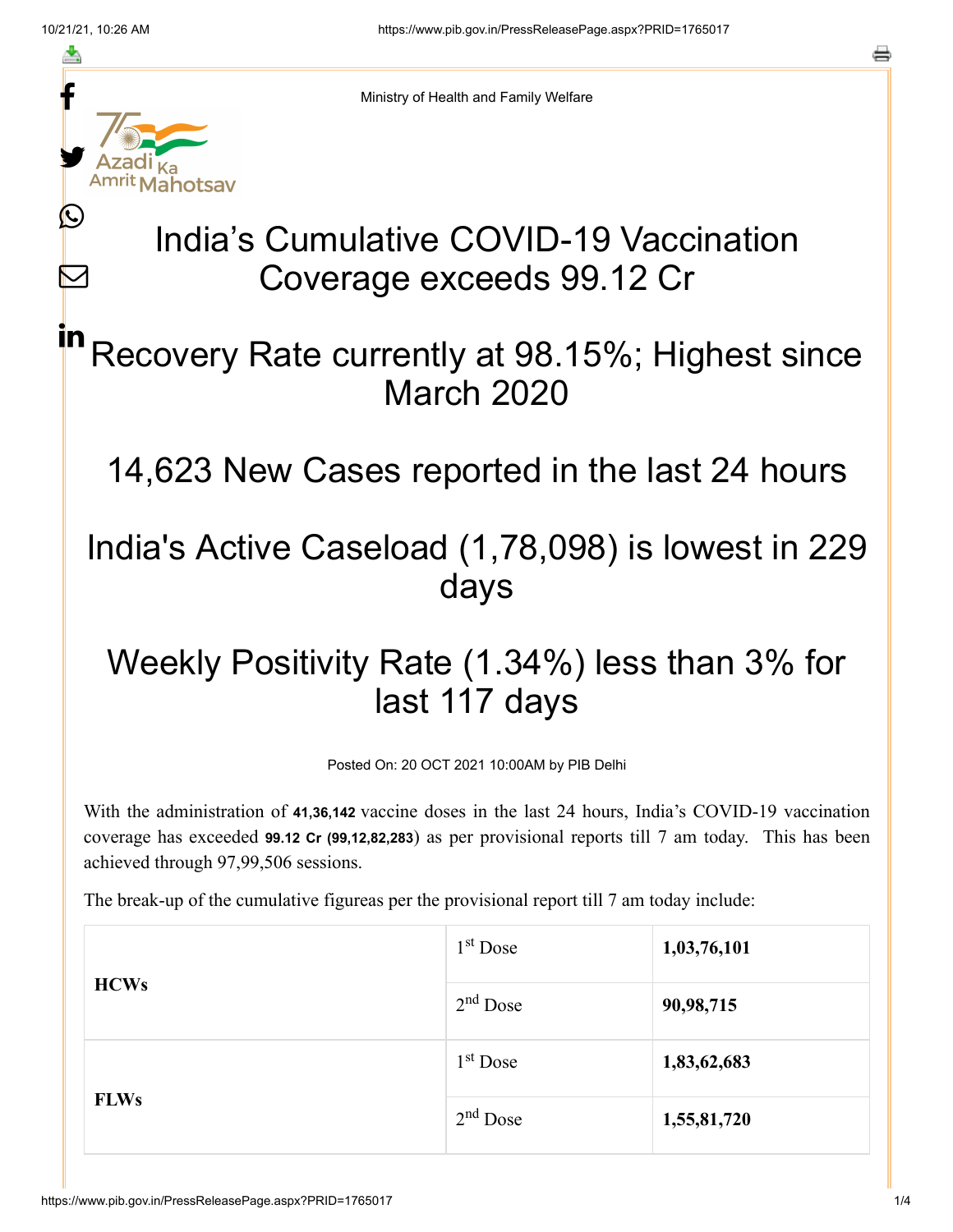| f                 | Age Group 18-44 years | 1 <sup>st</sup> Dose | 39,73,05,720    |
|-------------------|-----------------------|----------------------|-----------------|
|                   |                       | $2nd$ Dose           | 11,57,29,771    |
| $\bigcirc$        |                       | 1 <sup>st</sup> Dose | 16,88,22,731    |
| $\color{red}\sum$ | Age Group 45-59 years | $2nd$ Dose           | 8,76,73,217     |
| in.               |                       | 1 <sup>st</sup> Dose | 10,62,77,396    |
|                   | Over 60 years         | $2nd$ Dose           | 6,20,54,229     |
|                   | <b>Total</b>          |                      | 99, 12, 82, 283 |

The recovery of **19,446** patients in the last 24 hours has increased the cumulative tally of recovered patients (since the beginning of the pandemic) to **3,34,78,247.**

Consequently, India's recovery rate stands at **98.15%**. Recovery Rate is currently at its highest peak since March 2020.



Sustained and collaborative efforts by the Centre and the States/UTs continue the trend of less than 50,000 Daily New Cases that is being reported for 115 consecutive days now.

**14,623 new cases** were reported in the last 24 hours.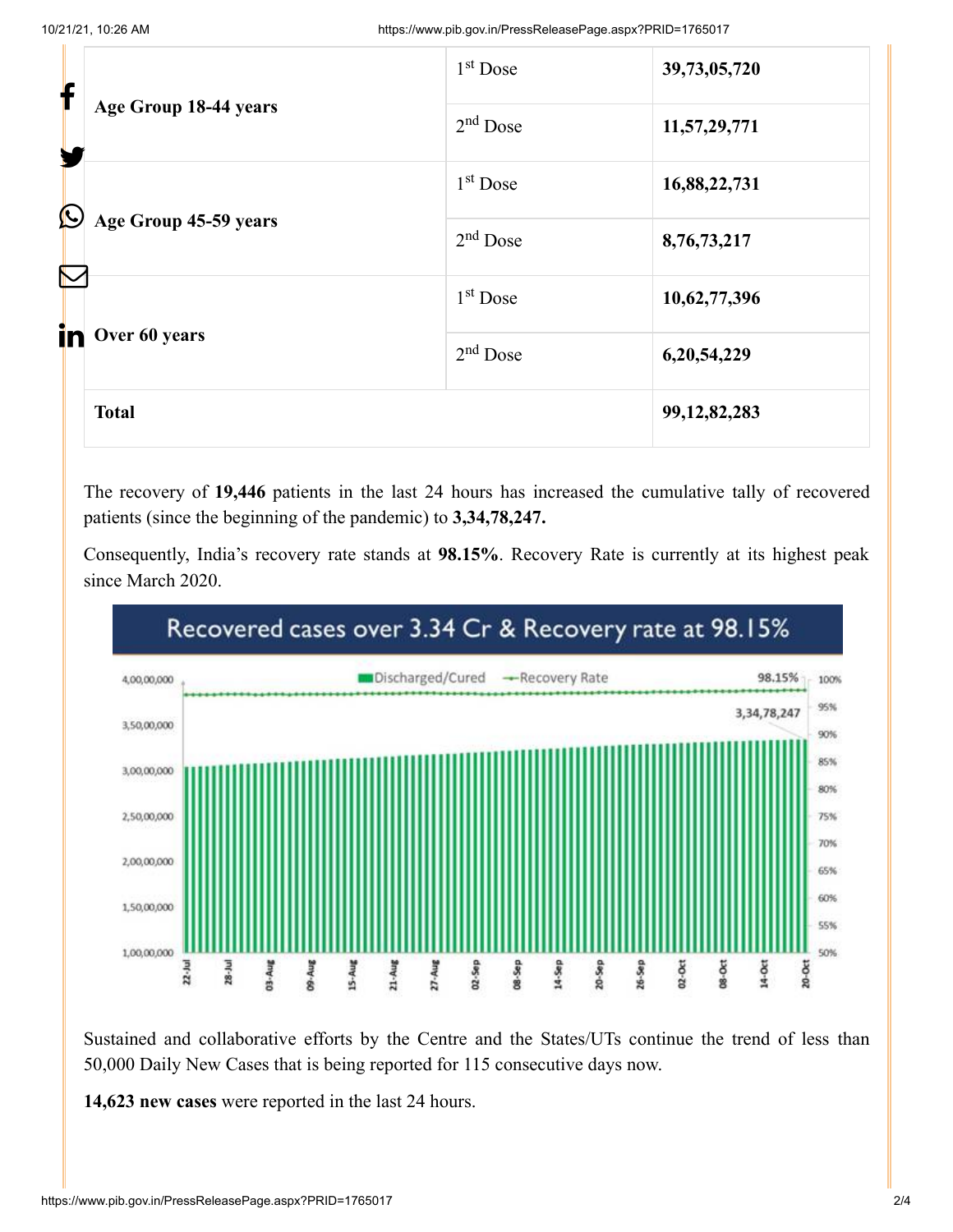10/21/21, 10:26 AM https://www.pib.gov.in/PressReleasePage.aspx?PRID=1765017



The Active Caseload has fallen below 2 lakh mark and is presently at **1,78,098,** which is now **lowest in 229 days.** Active cases presently constitute **0.52%** of the country's total Positive Cases.



The testing capacity across the country continues to be expanded. The last 24 hours saw a total of

13,23,702 tests being conducted. India has so far conducted over **59.44 Cr (59,44,29,890**) cumulative tests.

While testing capacity has been enhanced across the country, **Weekly Positivity Rate at 1.34% remains less than 3% for the last 117 days now.** The **Daily Positivity rate reported to be1.10%.** The daily Positivity rate has remained below 3% for last 51 days and below 5% for 134 consecutive days now.